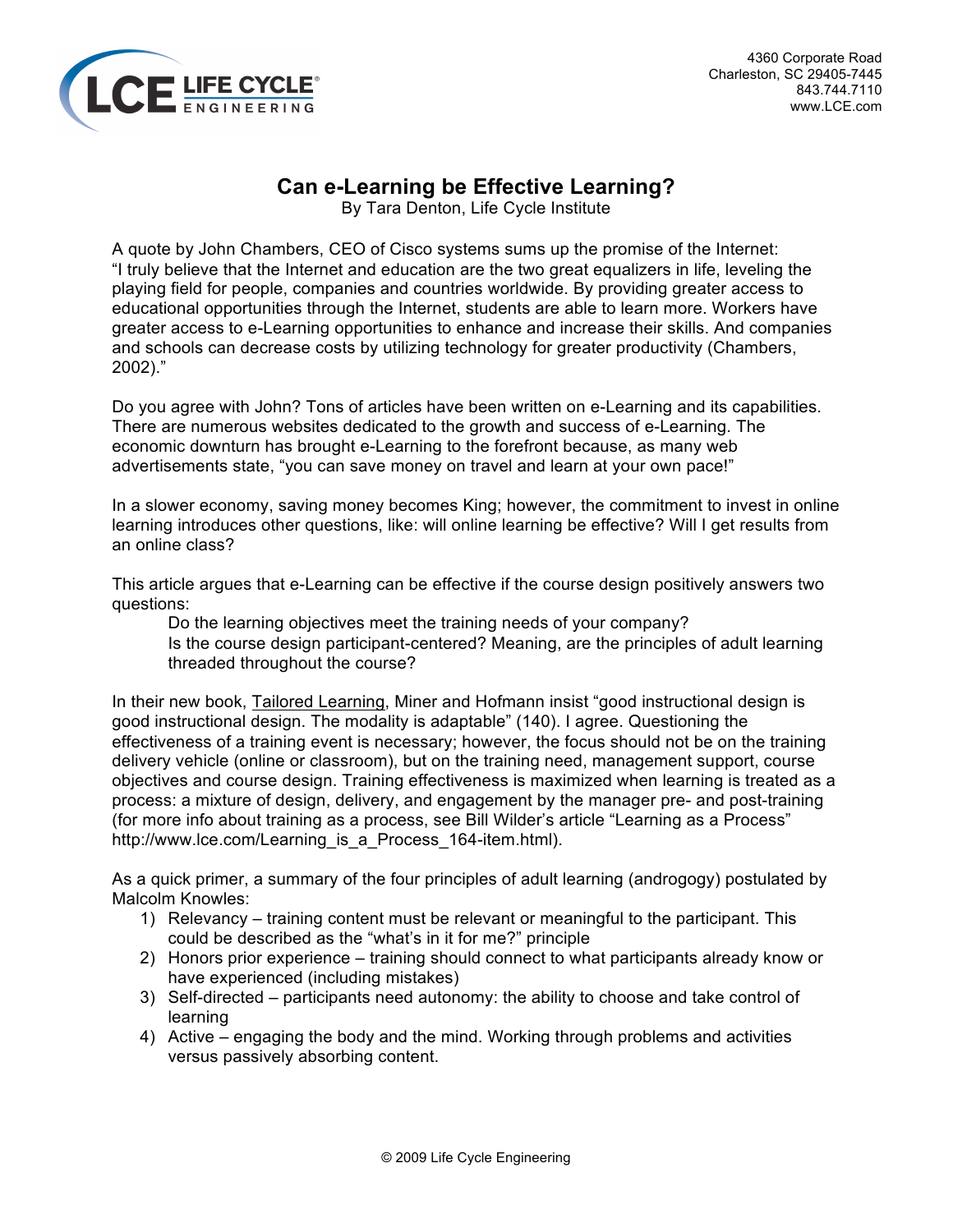We have been conditioned since the age of five to believe that learning only happens in a classroom. The reality is that we are continuously learning in all situations (McIntosh, 2007).

I have heard three chief arguments against e-Learning:

- 1) e-Learning is "course in a can" format
- 2) e-Learning doesn't allow interaction or integration of adult learning principles in the class
- 3) e-Learning doesn't allow for informal or social learning

Let's take a closer look at each of these arguments.

## *Argument 1: e-Learning is "course in a can" format*

There are two types of e-Learning: synchronous (at the same time, "live") and asynchronous (not at the same time, not live). Synchronous online classes are normally delivered via a virtual classroom with a live instructor. During the class, the learners can talk and interact with each other and the instructor. Asynchronous classes are self-paced, sometimes called "on demand" classes without an instructor present. Asynchronous environments can be on a CD, delivered electronically, downloaded or posted in a virtual classroom. Unless designed into the program, the learner moves through the materials with little live interaction or feedback. Traditionally, the asynchronous environment has strongly delivered the "self-direction" principle of adult learning. More recently, e-Learning pros have made enormous progress in terms of integrating the principles of learning in its design (more on these advancements in the next section).

There are no formal guidelines on what is "best" taught in synchronous or asynchronous environments; however, some people in the learning profession have expressed the opinion that an asynchronous environment is more apt when learning focuses on the lower levels of Bloom's taxonomy, just-in-time learning and/or reinforcing previous learning. Synchronous environments are more appropriate for Bloom's higher levels, new concepts and skill-building.

## *Argument 2: e-Learning doesn't allow interaction or incorporation of adult learning principles*

On the contrary! If designed properly, both synchronous and asynchronous environments allow for rich integration of all four adult learning principles:

|            | Synchronous                              | Asynchronous                             |
|------------|------------------------------------------|------------------------------------------|
| Relevant   | Clear learning objectives and real-      | Clear learning objectives and real-world |
|            | world examples and activities ensure     | examples and activities ensure the       |
|            | the learners immediately see how the     | learners immediately see how the new     |
|            | new knowledge and skills will positively | knowledge and skills will positively     |
|            | impact their work and lives.             | impact their work and lives.             |
| Prior      | Class enrollment questions and pre-      | Simulations, models and quizzes can be   |
| Experience | class outreach can help determine        | programmed to respond to different       |
|            | learner experience level and adjust      | experience levels                        |
|            | accordingly in content                   |                                          |
| Active     | Virtual classroom has multiple online    | Simulations and dynamic models           |
|            | tools for interaction: chat, whiteboard, | require the learner to interact, make    |
|            | group projects, breakout rooms, polls,   | decisions, create scenarios, etc. Can    |
|            | quizzes, emoticons, status tools         | also use discussion groups, blogs,       |
|            |                                          | social media, virtual office hours, etc. |
| Self-      | Group activities and interaction tools   | Simulations and activities ask for       |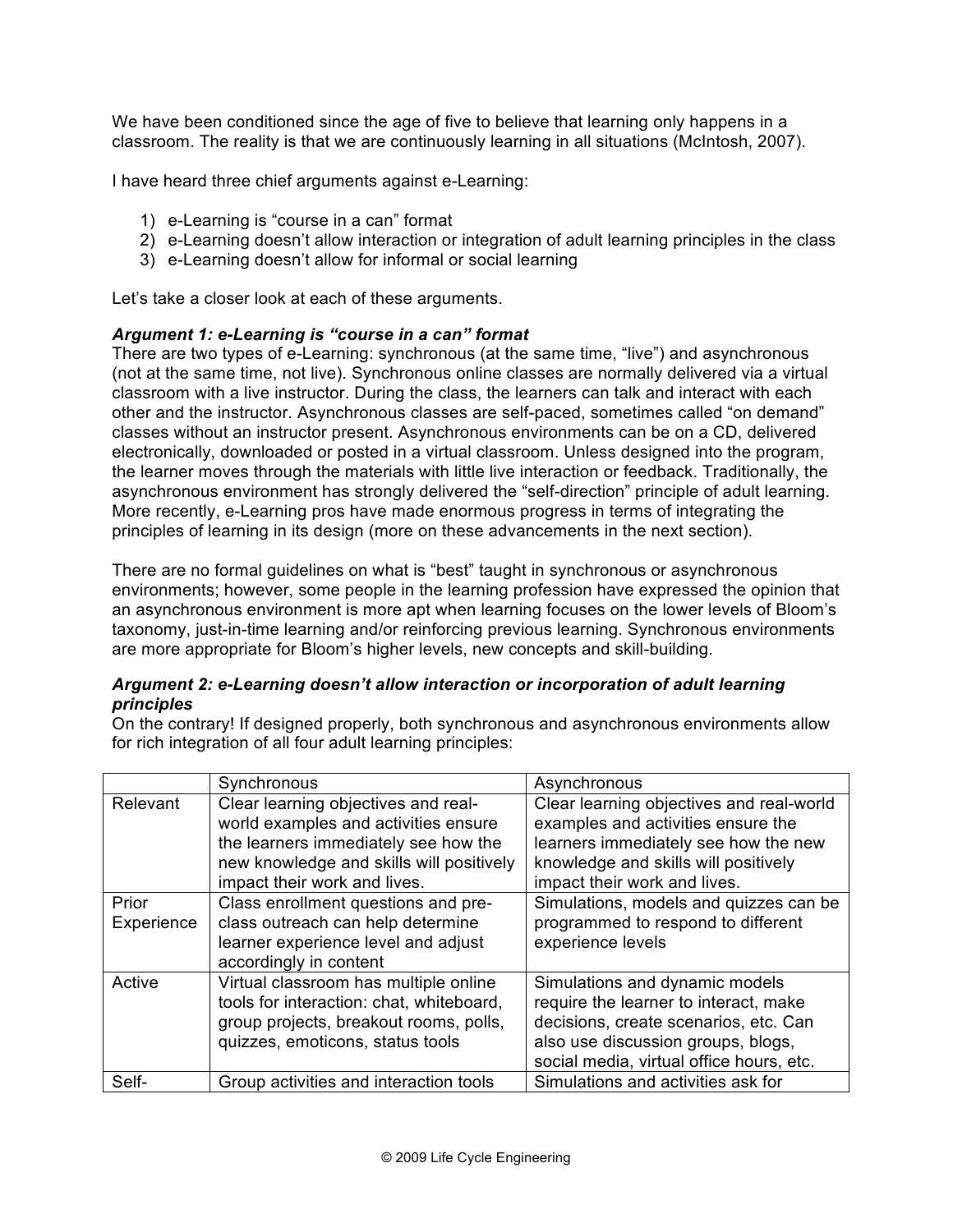| directed | available in virtual classroom provide     | learner to make decisions. Assignments |
|----------|--------------------------------------------|----------------------------------------|
|          | I learners with a choice in their learning | are monitored by learner.              |

The online medium provides the potential to deliver effective learning. It is the responsibility of those designing and delivering the course to integrate the principles of learning into their product.

#### *e-Learning doesn't allow informal learning*

Informal learning, jokingly called "water cooler learning," can be defined as "a learning activity not easily recognizable as formal training and performance support…taking place without a conventional instructor and …employee-controlled in terms of breadth, depth and timing" (Nancherla, 56).

Jay Cross, informal learning guru, estimates that only 10-20% of what people learn at work is through formal training. A fun simile Cross uses to compare the two learning methods: "formal learning is like taking the bus whereas informal learning is like riding a bike" (Nancherla, 56).

Informal learning is part of what makes going to a class so rewarding. In a class you can share experiences with other learners and discover how others approach success and challenges.

Informal learning can happen anywhere at any time…especially online! The virtual classroom offers staggering opportunities to make training more effective through informal learning.

Below is a brief list of ways learners can share information with each other in synchronous or asynchronous environments.

**Wikis** Blogs Live/Offline chats **Twitter** Facebook/LinkedIn/MySpace Discussion groups/forums Podcasts **Webcasts** Videocasts Web meetings/conferences Instant messages Online communities Posted articles Collaboration sites (Sharepoint, etc)

Technological advancements like those listed above allow the learner to find what she needs when she needs it and contribute to the knowledge base. I venture to say these informal learning tools reinforce the four principles of adult learning: they provide room to honor prior experience, self-direction, activity, and if used to reinforce learning objectives, relevancy.

With the power of online sharing tools comes responsibility. It is the class facilitator's responsibility to moderate web postings, and the responsibility of the learner to validate information found online.